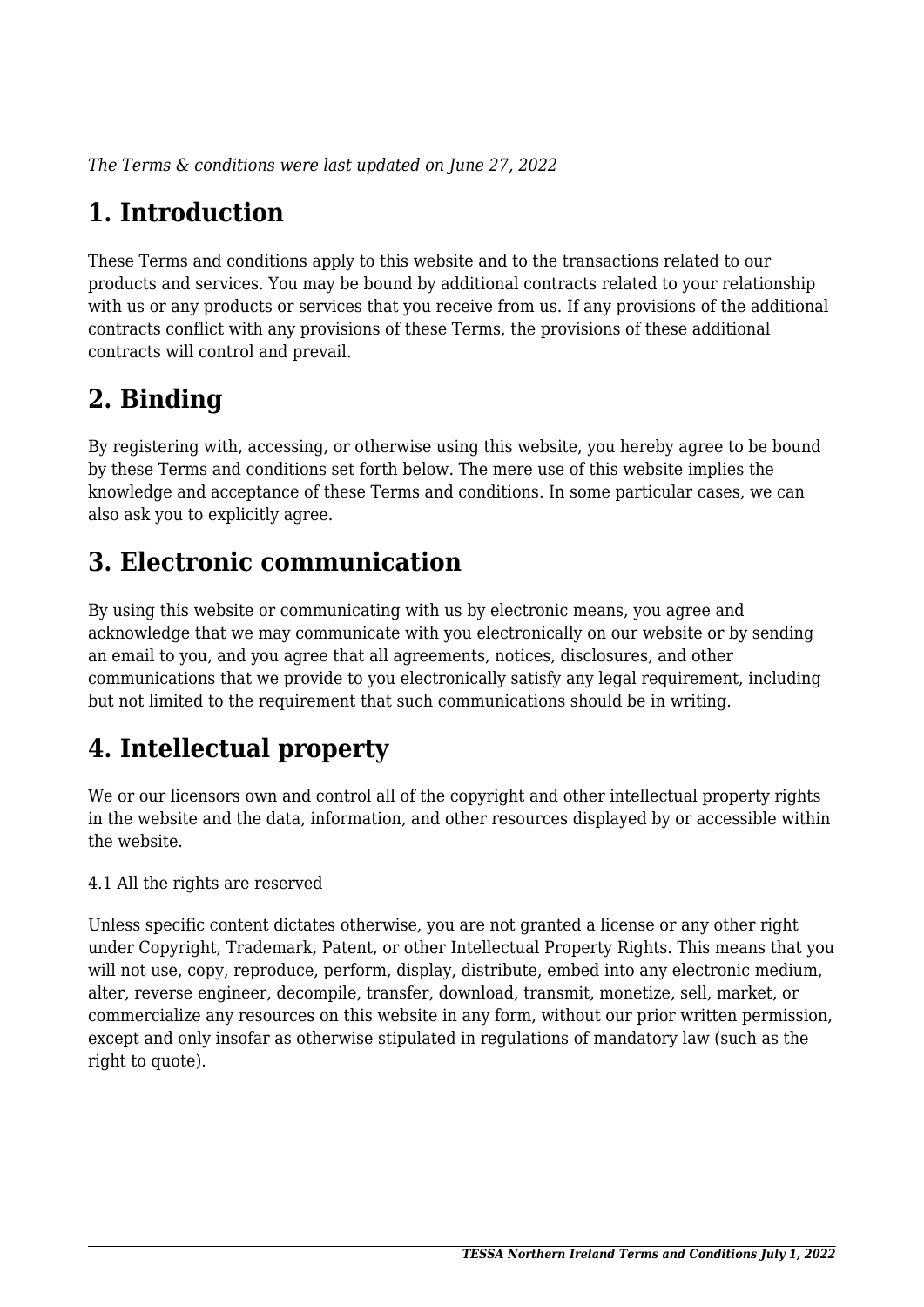### **5. Newsletter**

Notwithstanding the foregoing, you may forward our newsletter in the electronic form to others who may be interested in visiting our website.

# **6. Third-party property**

Our website may include hyperlinks or other references to other party's websites. We do not monitor or review the content of other party's websites which are linked to from this website. Products or services offered by other websites shall be subject to the applicable Terms and Conditions of those third parties. Opinions expressed or material appearing on those websites are not necessarily shared or endorsed by us.

We will not be responsible for any privacy practices or content of these sites. You bear all risks associated with the use of these websites and any related third-party services. We will not accept any responsibility for any loss or damage in whatever manner, however caused, resulting from your disclosure to third parties of personal information.

#### **7. Responsible use**

By visiting our website, you agree to use it only for the purposes intended and as permitted by these Terms, any additional contracts with us, and applicable laws, regulations, and generally accepted online practices and industry guidelines. You must not use our website or services to use, publish or distribute any material which consists of (or is linked to) malicious computer software; use data collected from our website for any direct marketing activity, or conduct any systematic or automated data collection activities on or in relation to our website.

Engaging in any activity that causes, or may cause, damage to the website or that interferes with the performance, availability, or accessibility of the website is strictly prohibited.

### **8. Registration**

You may register for an account with our website. During this process, you may be required to choose a password. You are responsible for maintaining the confidentiality of passwords and account information and agree not to share your passwords, account information, or secured access to our website or services with any other person. You must not allow any other person to use your account to access the website because you are responsible for all activities that occur through the use of your passwords or accounts. You must notify us immediately if you become aware of any disclosure of your password.

After account termination, you will not attempt to register a new account without our permission.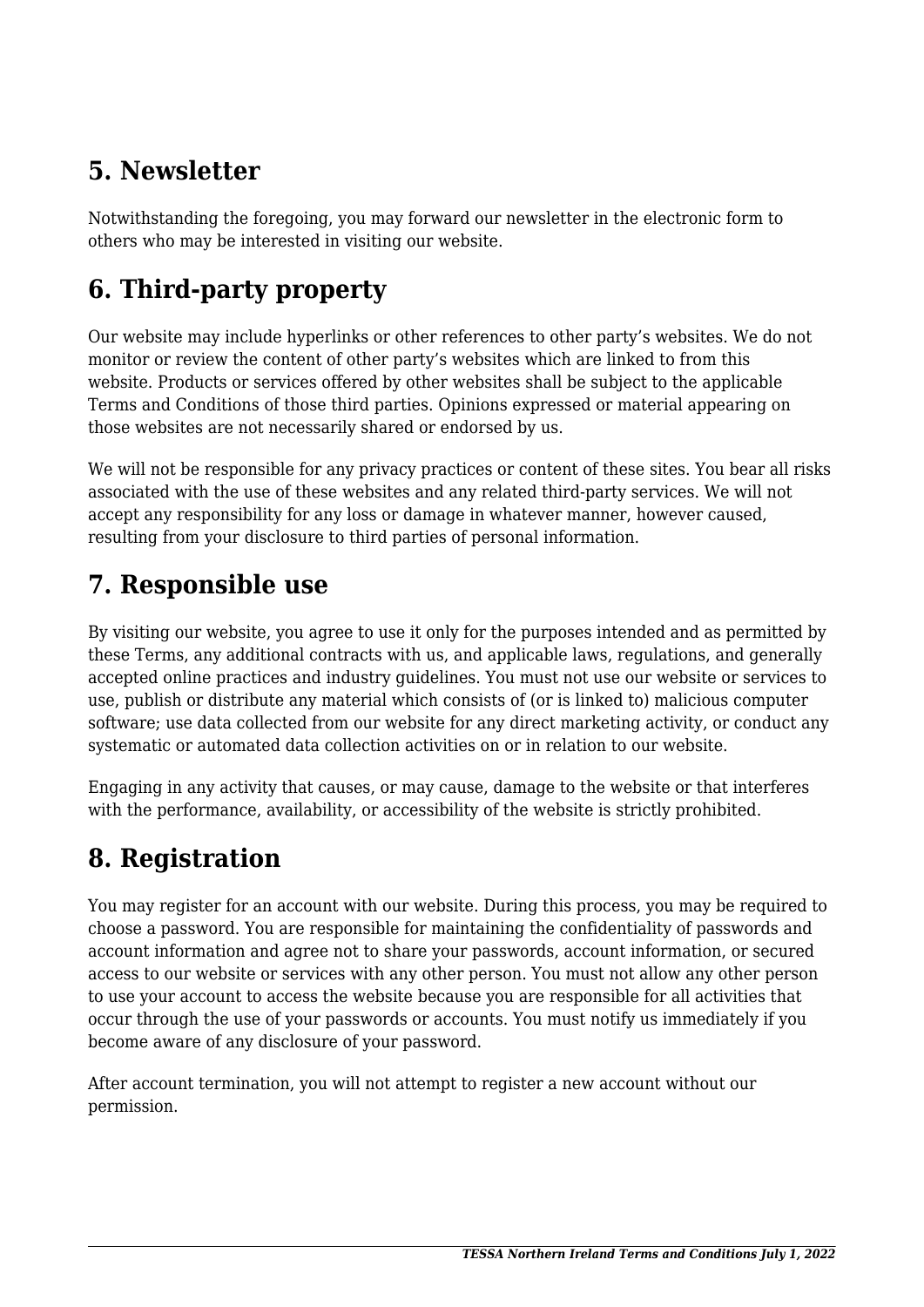#### **9. Idea submission**

Do not submit any ideas, inventions, works of authorship, or other information that can be considered your own intellectual property that you would like to present to us unless we have first signed an agreement regarding the intellectual property or a non-disclosure agreement. If you disclose it to us absent such written agreement, you grant to us a worldwide, irrevocable, non-exclusive, royalty-free license to use, reproduce, store, adapt, publish, translate and distribute your content in any existing or future media.

### **10. Termination of use**

We may, in our sole discretion, at any time modify or discontinue access to, temporarily or permanently, the website or any Service thereon. You agree that we will not be liable to you or any third party for any such modification, suspension or discontinuance of your access to, or use of, the website or any content that you may have shared on the website. You will not be entitled to any compensation or other payment, even if certain features, settings, and/or any Content you have contributed or have come to rely on, are permanently lost. You must not circumvent or bypass, or attempt to circumvent or bypass, any access restriction measures on our website.

### **11. Warranties and liability**

Nothing in this section will limit or exclude any warranty implied by law that it would be unlawful to limit or to exclude. This website and all content on the website are provided on an "as is" and "as available" basis and may include inaccuracies or typographical errors. We expressly disclaim all warranties of any kind, whether express or implied, as to the availability, accuracy, or completeness of the Content. We make no warranty that:

- this website or our content will meet your requirements;
- this website will be available on an uninterrupted, timely, secure, or error-free basis.

Nothing on this website constitutes or is meant to constitute, legal, financial or medical advice of any kind. If you require advice you should consult an appropriate professional.

The following provisions of this section will apply to the maximum extent permitted by applicable law and will not limit or exclude our liability in respect of any matter which it would be unlawful or illegal for us to limit or to exclude our liability. In no event will we be liable for any direct or indirect damages (including any damages for loss of profits or revenue, loss or corruption of data, software or database, or loss of or harm to property or data) incurred by you or any third party, arising from your access to, or use of, our website.

Except to the extent any additional contract expressly states otherwise, our maximum liability to you for all damages arising out of or related to the website or any products and services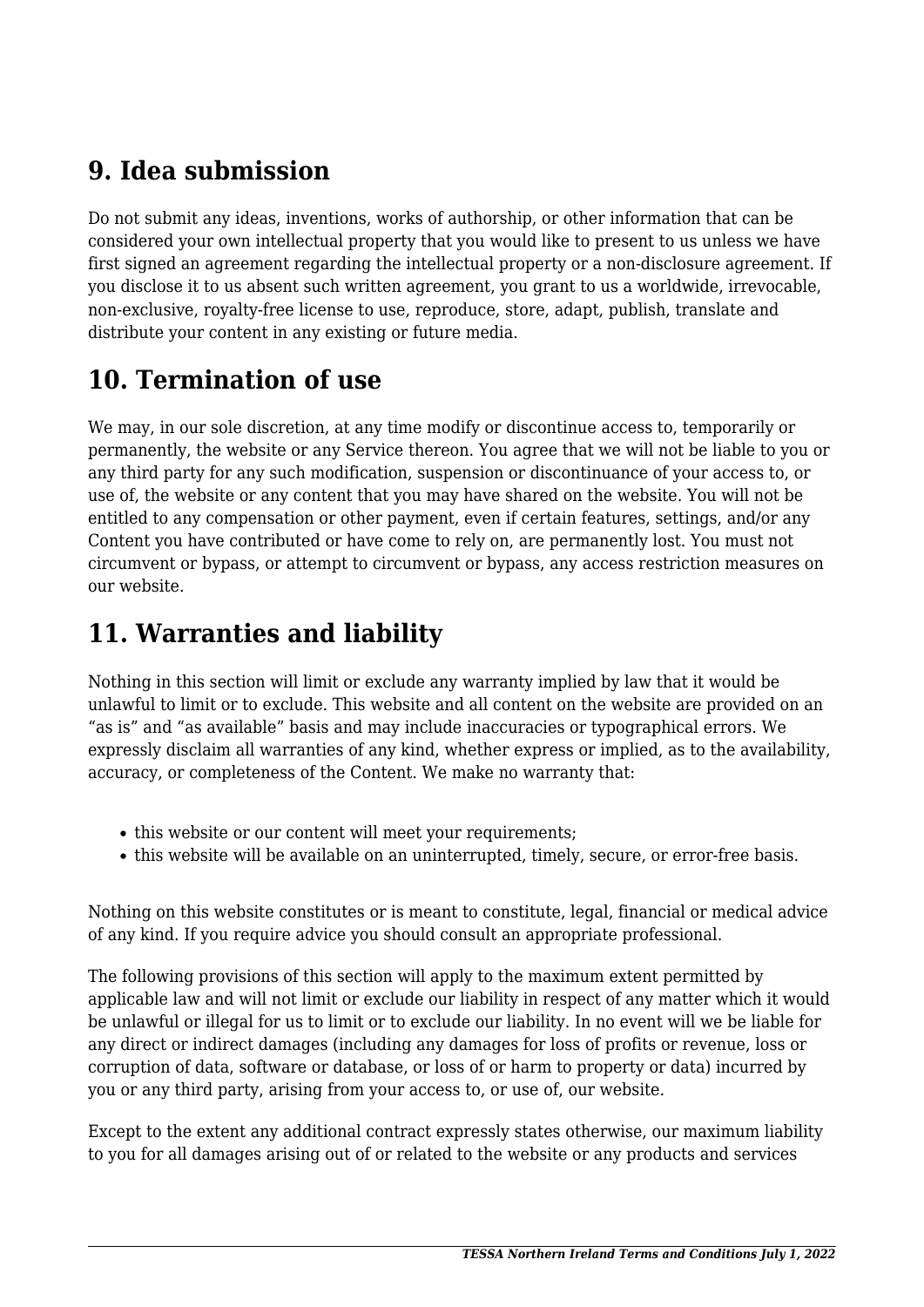marketed or sold through the website, regardless of the form of legal action that imposes liability (whether in contract, equity, negligence, intended conduct, tort or otherwise) will be limited to the total price that you paid to us to purchase such products or services or use the website. Such limit will apply in the aggregate to all of your claims, actions and causes of action of every kind and nature.

### **12. Privacy**

To access our website and/or services, you may be required to provide certain information about yourself as part of the registration process. You agree that any information you provide will always be accurate, correct, and up to date.

We have developed a policy to address any privacy concerns you may have. For more information, please see our Privacy Statement and our [Cookie Policy](https://tessani.org/cookie-policy-uk/).

### **13. Accessibility**

We are committed to making the content we provide accessible to individuals with disabilities. If you have a disability and are unable to access any portion of our website due to your disability, we ask you to give us a notice including a detailed description of the issue you encountered. If the issue is readily identifiable and resolvable in accordance with industrystandard information technology tools and techniques we will promptly resolve it.

### **14. Export restrictions / Legal compliance**

Access to the website from territories or countries where the Content or purchase of the products or Services sold on the website is illegal is prohibited. You may not use this website in violation of export laws and regulations of United Kingdom.

### **15. Assignment**

You may not assign, transfer or sub-contract any of your rights and/or obligations under these Terms and conditions, in whole or in part, to any third party without our prior written consent. Any purported assignment in violation of this Section will be null and void.

#### **16. Breaches of these Terms and conditions**

Without prejudice to our other rights under these Terms and Conditions, if you breach these Terms and Conditions in any way, we may take such action as we deem appropriate to deal with the breach, including temporarily or permanently suspending your access to the website, contacting your internet service provider to request that they block your access to the website, and/or commence legal action against you.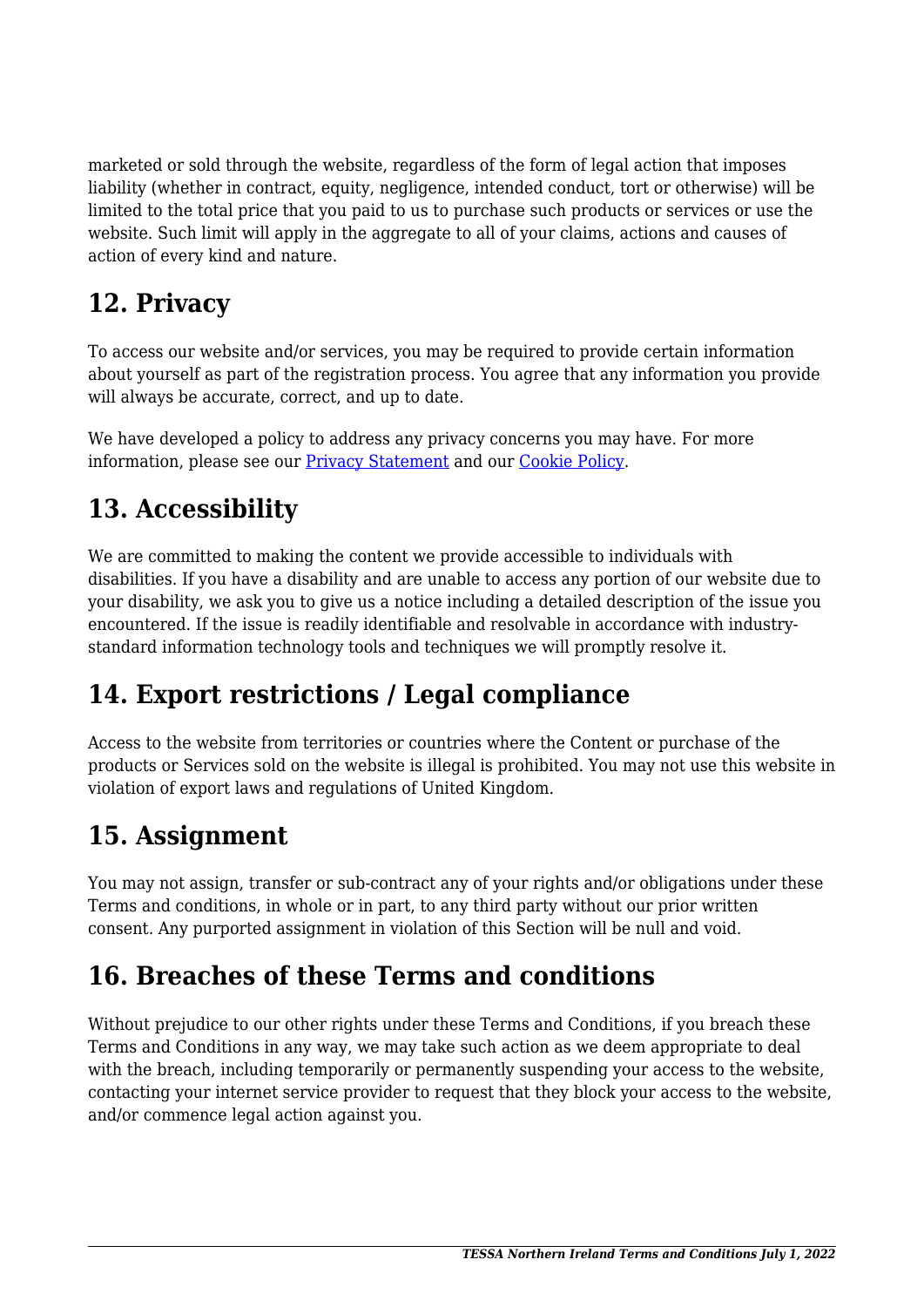## **17. Force majeure**

Except for obligations to pay money hereunder, no delay, failure or omission by either party to carry out or observe any of its obligations hereunder will be deemed to be a breach of these Terms and conditions if and for as long as such delay, failure or omission arises from any cause beyond the reasonable control of that party.

#### **18. Indemnification**

You agree to indemnify, defend and hold us harmless, from and against any and all claims, liabilities, damages, losses and expenses, relating to your violation of these Terms and conditions, and applicable laws, including intellectual property rights and privacy rights. You will promptly reimburse us for our damages, losses, costs and expenses relating to or arising out of such claims.

#### **19. Waiver**

Failure to enforce any of the provisions set out in these Terms and Conditions and any Agreement, or failure to exercise any option to terminate, shall not be construed as waiver of such provisions and shall not affect the validity of these Terms and Conditions or of any Agreement or any part thereof, or the right thereafter to enforce each and every provision.

#### **20. Language**

These Terms and Conditions will be interpreted and construed exclusively in English. All notices and correspondence will be written exclusively in that language.

#### **21. Entire agreement**

These Terms and Conditions, together with our privacy statement and [cookie policy,](https://tessani.org/cookie-policy-uk/) constitute the entire agreement between you and TESSA Northern Ireland in relation to your use of this website.

#### **22. Updating of these Terms and conditions**

We may update these Terms and Conditions from time to time. It is your obligation to periodically check these Terms and Conditions for changes or updates. The date provided at the beginning of these Terms and Conditions is the latest revision date. Changes to these Terms and Conditions will become effective upon such changes being posted to this website. Your continued use of this website following the posting of changes or updates will be considered notice of your acceptance to abide by and be bound by these Terms and Conditions.